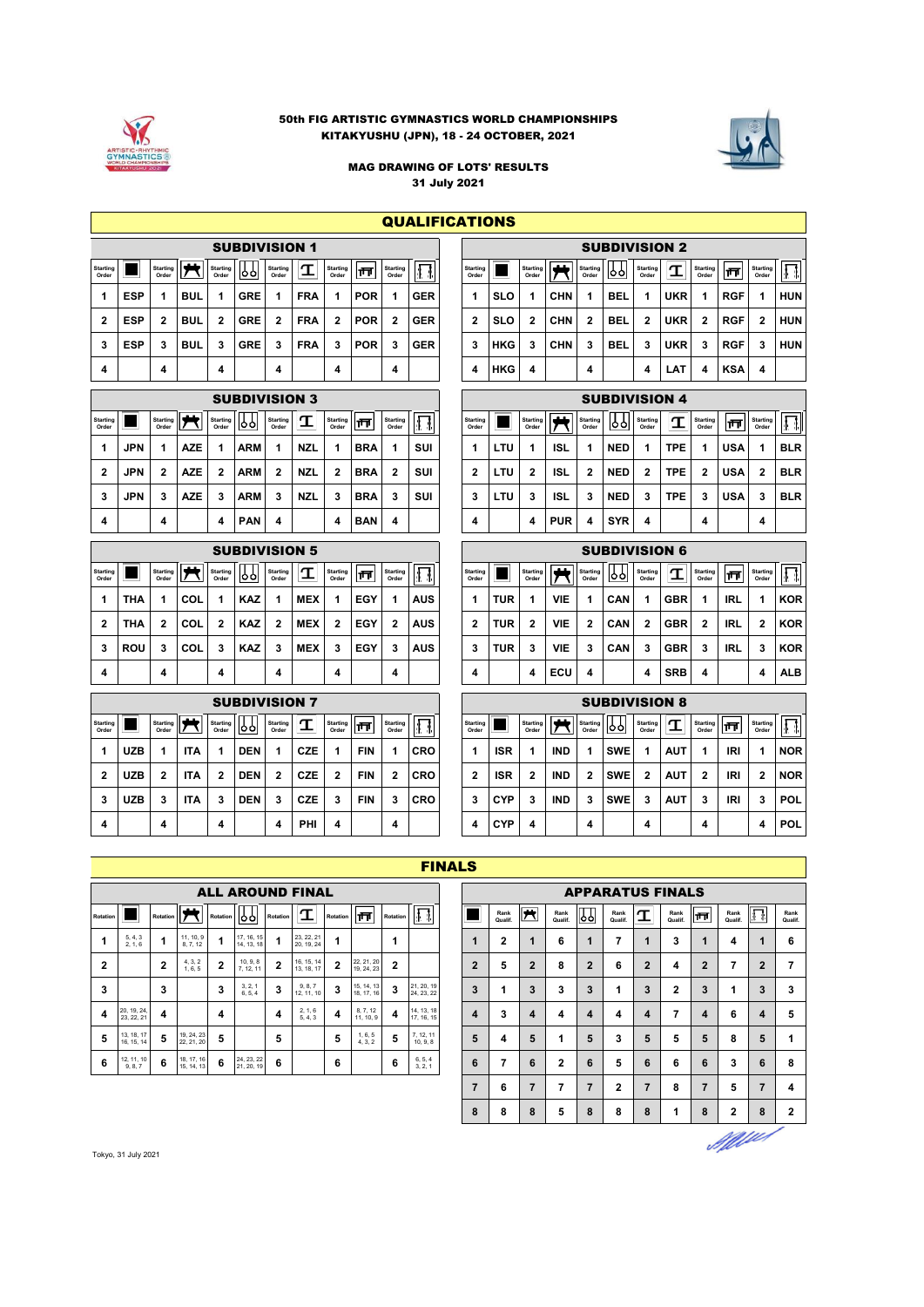

# 50th FIG ARTISTIC GYMNASTICS WORLD CHAMPIONSHIPS KITAKYUSHU (JPN), 18 - 24 OCTOBER, 2021



# WAG DRAWING OF LOTS' RESULTS 31 July 2021

|                          |      |                   |             |                          |              |                          |     | <b>QUALIFICATIONS</b> |                          |            |                          |                      |                          |              |              |
|--------------------------|------|-------------------|-------------|--------------------------|--------------|--------------------------|-----|-----------------------|--------------------------|------------|--------------------------|----------------------|--------------------------|--------------|--------------|
|                          |      |                   |             | <b>SUBDIVISION 1</b>     |              |                          |     |                       |                          |            |                          | <b>SUBDIVISION 2</b> |                          |              |              |
| <b>Starting</b><br>Order | T    | Starting<br>Order | <u>प्त,</u> | <b>Starting</b><br>Order | $\mathbf{1}$ | <b>Starting</b><br>Order |     |                       | <b>Starting</b><br>Order | I          | <b>Starting</b><br>Order | ᠮ᠇ᡀ                  | <b>Starting</b><br>Order | $\mathsf{r}$ | Start<br>Orc |
|                          | UZB  | 4                 | <b>CHN</b>  | 1                        | TUR          | 4                        | ISR |                       |                          | <b>NED</b> |                          | <b>ITA</b>           |                          | <b>GBR</b>   | 1            |
| 2                        | JZB. | 2                 | <b>CHN</b>  | 2                        | TUR          | 2                        | ISR |                       | $\overline{2}$           | <b>NED</b> | 2                        | <b>ITA</b>           | າ                        | <b>GBR</b>   | 2            |
| 3                        | UZB  | 3                 | <b>CHN</b>  | 3                        | TUR          | 3                        |     |                       | 3                        | <b>NED</b> | 3                        | <b>ITA</b>           | 3                        | <b>GBR</b>   | 3            |
| 4                        |      | 4                 |             | 4                        |              | 4                        |     |                       | 4                        |            | 4                        |                      | 4                        |              |              |

|                          |            |                          | <b>SUBDIVISION 3</b> |                          |                   |                          |            |
|--------------------------|------------|--------------------------|----------------------|--------------------------|-------------------|--------------------------|------------|
| <b>Starting</b><br>Order | <b>T</b>   | <b>Starting</b><br>Order | प्तन                 | <b>Starting</b><br>Order | $\overline{\tau}$ | <b>Starting</b><br>Order |            |
| 1                        | <b>CAN</b> | 1                        | <b>USA</b>           | 1                        | <b>CRO</b>        | 1                        | <b>NOR</b> |
| $\mathbf{2}$             | <b>CAN</b> | $\mathbf{2}$             | <b>USA</b>           | $\mathbf{2}$             | <b>CRO</b>        | $\mathbf{2}$             | <b>NOR</b> |
| 3                        | <b>AUS</b> | 3                        | <b>USA</b>           | 3                        | <b>CRO</b>        | 3                        | <b>NOR</b> |
| 4                        | <b>AUS</b> | 4                        |                      | 4                        |                   | 4                        |            |

|                          |             |                          |            | <b>SUBDIVISION 5</b>     |                         |                          |            |
|--------------------------|-------------|--------------------------|------------|--------------------------|-------------------------|--------------------------|------------|
| <b>Starting</b><br>Order | $\mathbf T$ | <b>Starting</b><br>Order | म्म        | <b>Starting</b><br>Order | $\overline{\mathsf{r}}$ | <b>Starting</b><br>Order |            |
| 1                        | <b>DEN</b>  | 1                        | <b>JPN</b> | 1                        | <b>TPE</b>              | 1                        | UKR        |
| $\mathbf{2}$             | <b>DEN</b>  | $\mathbf{2}$             | <b>JPN</b> | $\mathbf{2}$             | <b>TPE</b>              | $\mathbf{2}$             | <b>UKR</b> |
| 3                        | <b>DEN</b>  | 3                        | <b>JPN</b> | 3                        | <b>TPE</b>              | 3                        | UKR        |
| 4                        |             | 4                        | LUX        | 4                        |                         | 4                        | <b>CUB</b> |

|                          | <b>SUBDIVISION 7</b> |                          |            |                          |             |                          |                |  |  |  |  |  |  |  |  |
|--------------------------|----------------------|--------------------------|------------|--------------------------|-------------|--------------------------|----------------|--|--|--|--|--|--|--|--|
| <b>Starting</b><br>Order | $\mathbf{T}$         | <b>Starting</b><br>Order | म्म        | <b>Starting</b><br>Order | $\bm{\tau}$ | <b>Starting</b><br>Order | $\blacksquare$ |  |  |  |  |  |  |  |  |
| 1                        | <b>FRA</b>           | 1                        | <b>IND</b> | 1                        | <b>SWE</b>  | 1                        | <b>ROU</b>     |  |  |  |  |  |  |  |  |
| $\mathbf{2}$             | <b>FRA</b>           | $\mathbf{2}$             | <b>IND</b> | $\overline{2}$           | <b>SWE</b>  | $\mathbf{2}$             | <b>ROU</b>     |  |  |  |  |  |  |  |  |
| 3                        | <b>FRA</b>           | 3                        | <b>IND</b> | 3                        | <b>SWE</b>  | 3                        | <b>ROU</b>     |  |  |  |  |  |  |  |  |
| 4                        | <b>PUR</b>           | 4                        |            | 4                        |             | 4                        |                |  |  |  |  |  |  |  |  |

|                          | <b>SUBDIVISION 9</b> |                   |            |                   |     |                          |            |                          |            |                          | <b>SUBDIVISION 10</b> |                          |            |              |
|--------------------------|----------------------|-------------------|------------|-------------------|-----|--------------------------|------------|--------------------------|------------|--------------------------|-----------------------|--------------------------|------------|--------------|
| <b>Starting</b><br>Order | T                    | Starting<br>Order | स्त        | Starting<br>Order |     | <b>Starting</b><br>Order |            | <b>Starting</b><br>Order | $\tau$     | <b>Starting</b><br>Order | न्म $_{\rm H}$        | <b>Starting</b><br>Order | $\tau$     | Start<br>Orc |
|                          | <b>BRA</b>           |                   | <b>PAN</b> | и                 | IRL |                          | <b>MEX</b> |                          | <b>RGF</b> |                          | <b>SVK</b>            |                          | <b>KOR</b> | и            |
| 2                        | <b>BRA</b>           | 2                 | <b>PAN</b> | 2                 | IRL |                          | <b>MEX</b> | າ<br>▴                   | <b>RGF</b> |                          | <b>SVK</b>            | ີ                        | <b>KOR</b> |              |
| 3                        | <b>BRA</b>           | 3                 | <b>PAN</b> | 3                 | IRL |                          | <b>MEX</b> | 3                        | <b>RGF</b> |                          | <b>SVK</b>            |                          | <b>KOR</b> | 3            |
| 4                        |                      |                   |            | 4                 |     | 4                        |            | 4                        |            | 4                        |                       | 4                        |            |              |

|               |            |                          | <b>SUBDIVISION 1</b> |                          |              |                          |            | <b>SUBDIVISION 2</b>     |              |                          |     |                          |              |                          |            |  |
|---------------|------------|--------------------------|----------------------|--------------------------|--------------|--------------------------|------------|--------------------------|--------------|--------------------------|-----|--------------------------|--------------|--------------------------|------------|--|
| rting<br>rder | T          | <b>Starting</b><br>Order | फ़                   | <b>Starting</b><br>Order | $\mathbf{L}$ | <b>Starting</b><br>Order |            | <b>Starting</b><br>Order | $\mathbf{T}$ | <b>Starting</b><br>Order | ᠮᡪᡀ | <b>Starting</b><br>Order | $\mathbf{T}$ | <b>Starting</b><br>Order | ----<br>=  |  |
| л             | JZB        |                          | <b>CHN</b>           | 4                        | TUR          |                          | ISR        |                          | <b>NED</b>   |                          | ΤA  |                          | GBR          |                          | <b>HUN</b> |  |
| 2             | UZB        | 2                        | <b>CHN</b>           | 2                        | TUR          | ≘<br>-                   | <b>ISR</b> | 2                        | <b>NED</b>   | ŋ                        | TΑ  | ,<br>▴                   | GBR          | ≘                        | <b>HUN</b> |  |
| 3             | <b>JZB</b> | 3                        | CHN                  | ີ<br>c                   | TUR          | <u>.</u><br>J.           |            | J.                       | <b>NED</b>   |                          | ،TA | 3                        | GBR          | 3                        | <b>HUN</b> |  |
| 4             |            | 4                        |                      | 4                        |              | 4                        |            | 4                        |              | 4                        |     | 4                        |              | 4                        |            |  |

|               |            |                          | <b>SUBDIVISION 3</b> |                          |              |                          |            | <b>SUBDIVISION 4</b>     |            |                          |     |                          |     |                   |            |  |  |
|---------------|------------|--------------------------|----------------------|--------------------------|--------------|--------------------------|------------|--------------------------|------------|--------------------------|-----|--------------------------|-----|-------------------|------------|--|--|
| rting<br>rder | $\tau$     | <b>Starting</b><br>Order | प्त                  | <b>Starting</b><br>Order | $\mathbf{r}$ | <b>Starting</b><br>Order |            | <b>Starting</b><br>Order | ᠇<br>--    | <b>Starting</b><br>Order | फ्त | <b>Starting</b><br>Order |     | Starting<br>Order |            |  |  |
|               | CAN        |                          | <b>USA</b>           |                          | CRO          |                          | <b>NOR</b> |                          | <b>POR</b> |                          | SUI |                          | ISL |                   | COL        |  |  |
| 2             | CAN        | -                        | <b>USA</b>           | 2                        | CRO          |                          | <b>NOR</b> | ∍                        | <b>POR</b> | 2                        | SUI | ◠                        | ISL | ,<br>4            | <b>COL</b> |  |  |
| 3             | <b>AUS</b> | 3                        | <b>USA</b>           | 3                        | CRO          |                          | <b>NOR</b> | 3                        | <b>POR</b> | <b>•</b><br>٠J           | SUI |                          | ISL | 3                 | COL        |  |  |
| 4             | <b>AUS</b> | 4                        |                      | 4                        |              | 4                        |            | 4                        |            | 4                        |     | 4                        |     | л                 | LTU        |  |  |

|               |            |                          |            | <b>SUBDIVISION 5</b>     |            |                          |            | <b>SUBDIVISION 6</b>     |            |                          |                           |                          |            |                          |            |  |
|---------------|------------|--------------------------|------------|--------------------------|------------|--------------------------|------------|--------------------------|------------|--------------------------|---------------------------|--------------------------|------------|--------------------------|------------|--|
| rting<br>rder | T          | <b>Starting</b><br>Order | 出          | <b>Starting</b><br>Order |            | <b>Starting</b><br>Order |            | <b>Starting</b><br>Order | $\tau$     | <b>Starting</b><br>Order | $\overline{\mathbf{H}}$ r | <b>Starting</b><br>Order | $\sqrt{ }$ | <b>Starting</b><br>Order |            |  |
|               | <b>DEN</b> |                          | JPN        |                          | TPE.       |                          | <b>UKR</b> |                          | <b>FIN</b> |                          | <b>AUT</b>                |                          | <b>GER</b> | л                        | <b>EGY</b> |  |
| 2             | <b>DEN</b> | n                        | <b>JPN</b> | ົ                        | <b>TPE</b> |                          | <b>UKR</b> | 2                        | <b>FIN</b> | ◠                        | <b>AUT</b>                | ◠                        | <b>GER</b> | $\overline{2}$           | <b>EGY</b> |  |
| 3             | <b>DEN</b> | 3                        | <b>JPN</b> | 3                        | TPE        |                          | UKR        | 3                        | <b>FIN</b> |                          | <b>AUT</b>                |                          | <b>GER</b> | 3                        | <b>EGY</b> |  |
| 4             |            | 4                        | ∟ux        | 4                        |            | 4                        | <b>CUB</b> | 4                        |            | 4                        |                           | 4                        | ECU        | 4                        | <b>NZL</b> |  |

#### SUBDIVISION 8  $\boxed{\mathbf{T}}$  $\blacksquare$  $\overline{r}$ **Starting Order Starting Order Starting Order Starting Order 1 FRA 1 IND 1 SWE 1 ROU 1 CZE 1 AZE 1 HKG 1 SLO 2 FRA 2 IND 2 SWE 2 ROU 2 CZE 2 AZE 2 HKG 2 SLO 3 FRA 3 IND 3 SWE 3 ROU 3 LAT 3 AZE 3 VIE 3 BLR 4 PUR 4 4 4 4 4 4 VIE 4 BLR**

|               |            |                          |            | <b>SUBDIVISION 9</b>     |            |                          |            | <b>SUBDIVISION 10</b>    |            |                          |            |                          |            |                          |            |  |
|---------------|------------|--------------------------|------------|--------------------------|------------|--------------------------|------------|--------------------------|------------|--------------------------|------------|--------------------------|------------|--------------------------|------------|--|
| rting<br>rder | I          | <b>Starting</b><br>Order | ᠮ᠊ᡀ        | <b>Starting</b><br>Order | $\sqrt{ }$ | <b>Starting</b><br>Order |            | <b>Starting</b><br>Order | $\tau$     | <b>Starting</b><br>Order | स्त        | <b>Starting</b><br>Order |            | <b>Starting</b><br>Order |            |  |
|               | <b>BRA</b> |                          | <b>PAN</b> |                          | IRL        |                          | <b>MEX</b> |                          | <b>RGF</b> |                          | <b>SVK</b> |                          | <b>KOR</b> | 4.                       | <b>BEL</b> |  |
| 2             | <b>BRA</b> |                          | <b>PAN</b> | 2                        | IRL        |                          | <b>MEX</b> |                          | <b>RGF</b> | າ<br>4                   | <b>SVK</b> |                          | <b>KOR</b> | 2                        | <b>BEL</b> |  |
| 3             | <b>BRA</b> |                          | <b>PAN</b> | 3                        | IRL        |                          | <b>MEX</b> |                          | <b>RGF</b> | ໍາ<br>٠J                 | <b>SVK</b> |                          | <b>KOR</b> | <b>.</b><br>٠J           | <b>BEL</b> |  |
| 4             |            | 4                        |            | 4                        |            | 4                        |            | 4                        |            | 4                        |            | 4                        |            | 4                        |            |  |

|                 |            |                |                         |                |            |                |            | <b>FINALS</b> |                |                 |
|-----------------|------------|----------------|-------------------------|----------------|------------|----------------|------------|---------------|----------------|-----------------|
|                 |            |                | <b>ALL AROUND FINAL</b> |                |            |                |            |               |                |                 |
| <b>Rotation</b> | T          | Rotation       | म्म                     | Rotation       | $\tau$     | Rotation       |            |               | I              | Rank<br>Qualif. |
| 1               | 3, 2, 1    | 1              | 9, 8, 7                 | 1              | 15, 14, 13 | 1              | 21, 20, 19 |               | 1              | 7               |
|                 | 6, 5, 4    |                | 12, 11, 10              |                | 18, 17, 16 |                | 24, 23, 22 |               | $\overline{2}$ | 1               |
| $\overline{2}$  | 20, 19, 24 | $\overline{2}$ | 2, 1, 6                 | $\overline{2}$ | 8, 7, 12   | $\overline{2}$ | 14, 13, 18 |               | 3              | 8               |
|                 | 23, 22, 21 |                | 5, 4, 3                 |                | 11, 10, 9  |                | 17, 16, 15 |               | $\overline{4}$ | 5               |
| 3               | 13, 18, 17 | 3              | 19, 24, 23              | 3              | 1, 6, 5    | 3              | 7, 12, 11  |               | 5              | 6               |
|                 | 16, 15, 14 |                | 22, 21, 20              |                | 4, 3, 2    |                | 10, 9, 8   |               | 6              | 3               |
| 4               | 12, 11, 10 | 4              | 18, 17, 16              | 4              | 24, 23, 22 | 4              | 6, 5, 4    |               | $\overline{7}$ | 4               |
|                 | 9, 8, 7    |                | 15, 14, 13              |                | 21, 20, 19 |                | 3, 2, 1    |               | 8              | 2               |

|                     |                  |                |            |                |            | FINALS |                         |                 |                |                 |                |                 |                |                 |  |  |  |
|---------------------|------------------|----------------|------------|----------------|------------|--------|-------------------------|-----------------|----------------|-----------------|----------------|-----------------|----------------|-----------------|--|--|--|
|                     | ALL AROUND FINAL |                |            |                |            |        | <b>APPARATUS FINALS</b> |                 |                |                 |                |                 |                |                 |  |  |  |
| otation             | प्तन             | Rotation       | $\tau$     | Rotation       |            |        | I                       | Rank<br>Qualif. | $H_{\rm T}$    | Rank<br>Qualif. | $\mathsf{H}$   | Rank<br>Qualif. |                | Rank<br>Qualif. |  |  |  |
| 1                   | 9, 8, 7          | 1              | 15, 14, 13 | 1              | 21, 20, 19 |        | $\blacktriangleleft$    | 7               | 1              | $\mathbf{2}$    | 1              | 5               | 1              | 5               |  |  |  |
|                     | 12, 11, 10       |                | 18, 17, 16 |                | 24, 23, 22 |        | $\overline{2}$          | 1               | $\overline{2}$ | 1               | $\overline{2}$ | 1               | $\overline{2}$ | 8               |  |  |  |
| $\overline{2}$      | 2, 1, 6          | $\overline{2}$ | 8, 7, 12   | $\overline{2}$ | 14, 13, 18 |        | 3                       | 8               | 3              | 7               | 3              | 6               | 3              | 3               |  |  |  |
|                     | 5, 4, 3          |                | 11, 10, 9  |                | 17, 16, 15 |        | $\overline{\mathbf{4}}$ | 5               | 4              | 3               | $\overline{4}$ | 3               | $\overline{4}$ | 6               |  |  |  |
| 3                   | 19, 24, 23       | 3              | 1, 6, 5    | 3              | 7, 12, 11  |        | 5                       | 6               | 5              | 6               | 5              | 8               | 5              | $\mathbf{2}$    |  |  |  |
|                     | 22, 21, 20       |                | 4, 3, 2    |                | 10, 9, 8   |        | 6                       | 3               | 6              | 4               | 6              | 7               | 6              | 1               |  |  |  |
| $\overline{\bf{4}}$ | 18, 17, 16       | 4              | 24, 23, 22 | 4              | 6, 5, 4    |        | $\overline{7}$          | 4               | 7              | 5               | $\overline{7}$ | $\mathbf{2}$    | $\overline{7}$ | 7               |  |  |  |
|                     | 15, 14, 13       |                | 21, 20, 19 |                | 3, 2, 1    |        | 8                       | $\mathbf{2}$    | 8              | 8               | 8              | 4               | 8              | 4               |  |  |  |
|                     |                  |                |            |                |            |        |                         |                 |                |                 |                |                 |                |                 |  |  |  |

Donatella Saconti

Tokyo, 31 July 2021